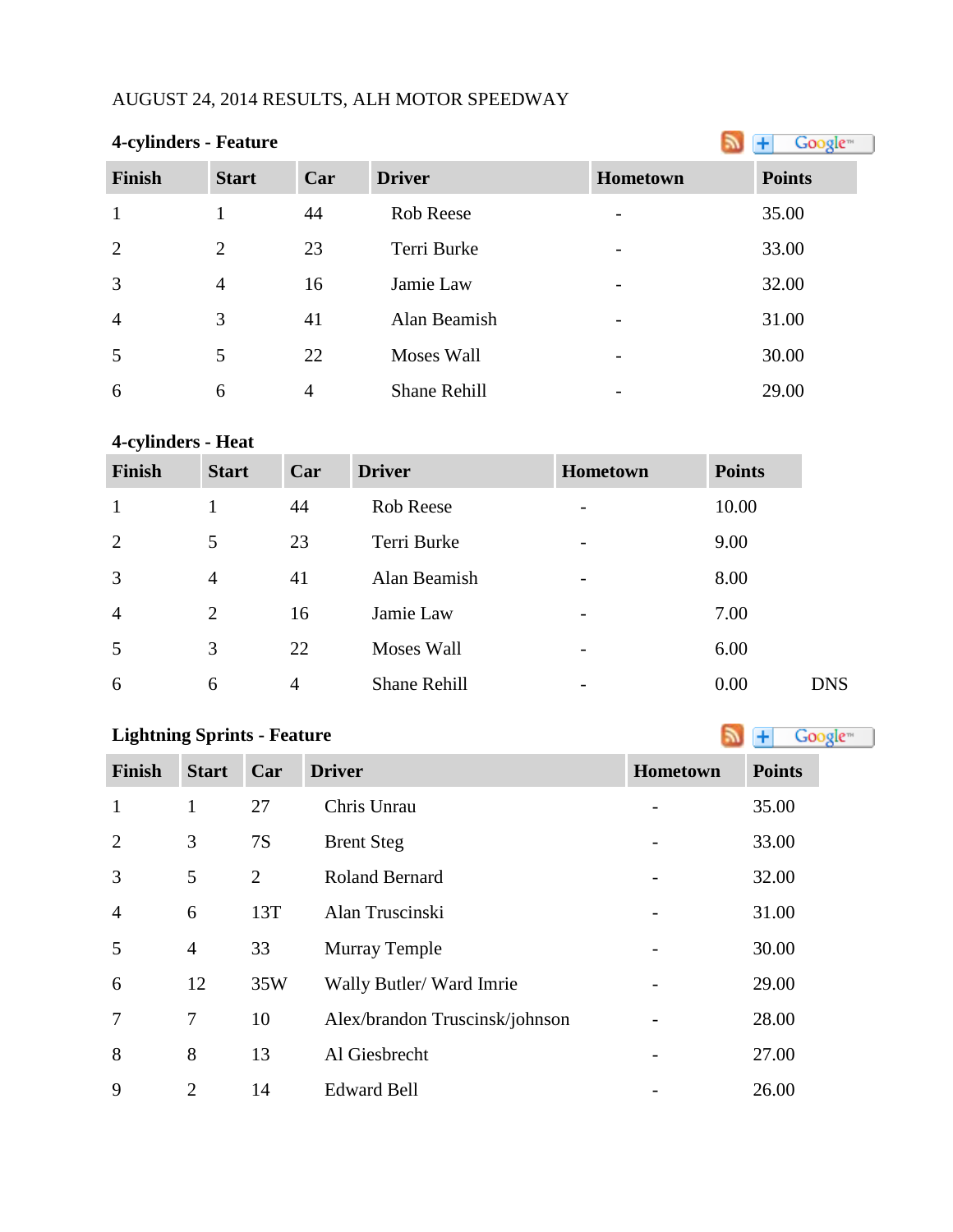| 10  | Q. | - 17 | Jesse Giesbrecht | $\overline{\phantom{0}}$ | 25.00 |            |
|-----|----|------|------------------|--------------------------|-------|------------|
| -11 | 10 | 12Z  | Zak Ehrmantraut  | $\sim$                   | 24.00 | DNF        |
| 12  | 11 | 4B   | Ron Doell        | $\overline{\phantom{0}}$ | 23.00 | <b>DNF</b> |

## **Lightning Sprints - Heat 2**

| <b>Finish</b>  | <b>Start</b>   | Car | <b>Driver</b>           | <b>Hometown</b>          | <b>Points</b> |
|----------------|----------------|-----|-------------------------|--------------------------|---------------|
|                | 2              | 14  | <b>Edward Bell</b>      |                          | 10.00         |
| 2              | 3              | 33  | <b>Murray Temple</b>    | $\overline{a}$           | 9.00          |
| 3              | 6              | 13T | Alan Truscinski         | -                        | 8.00          |
| $\overline{4}$ |                | 13  | Al Giesbrecht           | $\overline{a}$           | 7.00          |
| 5              | 5              | 12Z | Zak Ehrmantraut         | -                        | 6.00          |
| 6              | $\overline{4}$ | 35W | Wally Butler/Ward Imrie | $\overline{\phantom{0}}$ | 5.00          |

# **Lightning Sprints - Heat 1**

| <b>Finish</b>  | <b>Start</b>   | Car | <b>Driver</b>                  | <b>Hometown</b>          | <b>Points</b> |
|----------------|----------------|-----|--------------------------------|--------------------------|---------------|
|                |                | 27  | Chris Unrau                    |                          | 10.00         |
| 2              | $\overline{2}$ | 7S  | <b>Brent Steg</b>              |                          | 9.00          |
| 3              | $\overline{4}$ | 2   | <b>Roland Bernard</b>          |                          | 8.00          |
| $\overline{4}$ | 6              | 10  | Alex/brandon Truscinsk/johnson | $\overline{\phantom{a}}$ | 7.00          |
| 5              | 3              | 17  | Jesse Giesbrecht               |                          | 6.00          |
| 6              | 5              | 4B  | Ron Doell                      | $\overline{\phantom{0}}$ | 5.00          |

# **Midwest Modifieds - Feature**

| <b>Finish</b>  | <b>Start</b>   | Car            | <b>Driver</b>        | Hometown                     | <b>Points</b> |
|----------------|----------------|----------------|----------------------|------------------------------|---------------|
| $\mathbf{1}$   | $\mathbf{1}$   | 22             | <b>Rick Hamel</b>    | $\overline{\phantom{a}}$     | 35.00         |
| $\overline{2}$ | 11             | 88             | Paul Veert           | -                            | 33.00         |
| 3              | 6              | 2              | Lyn Lamb             | $\overline{\phantom{a}}$     | 32.00         |
| $\overline{4}$ | 5              | $\overline{4}$ | <b>Grant Hall</b>    | -                            | 31.00         |
| 5              | $\overline{4}$ | 24             | James Wall           | $\overline{\phantom{a}}$     | 30.00         |
| 6              | 12             | 58             | Shawn Nostdahl       | $\qquad \qquad \blacksquare$ | 29.00         |
| $\overline{7}$ | 7              | 44             | <b>Austin Hunter</b> |                              | 28.00         |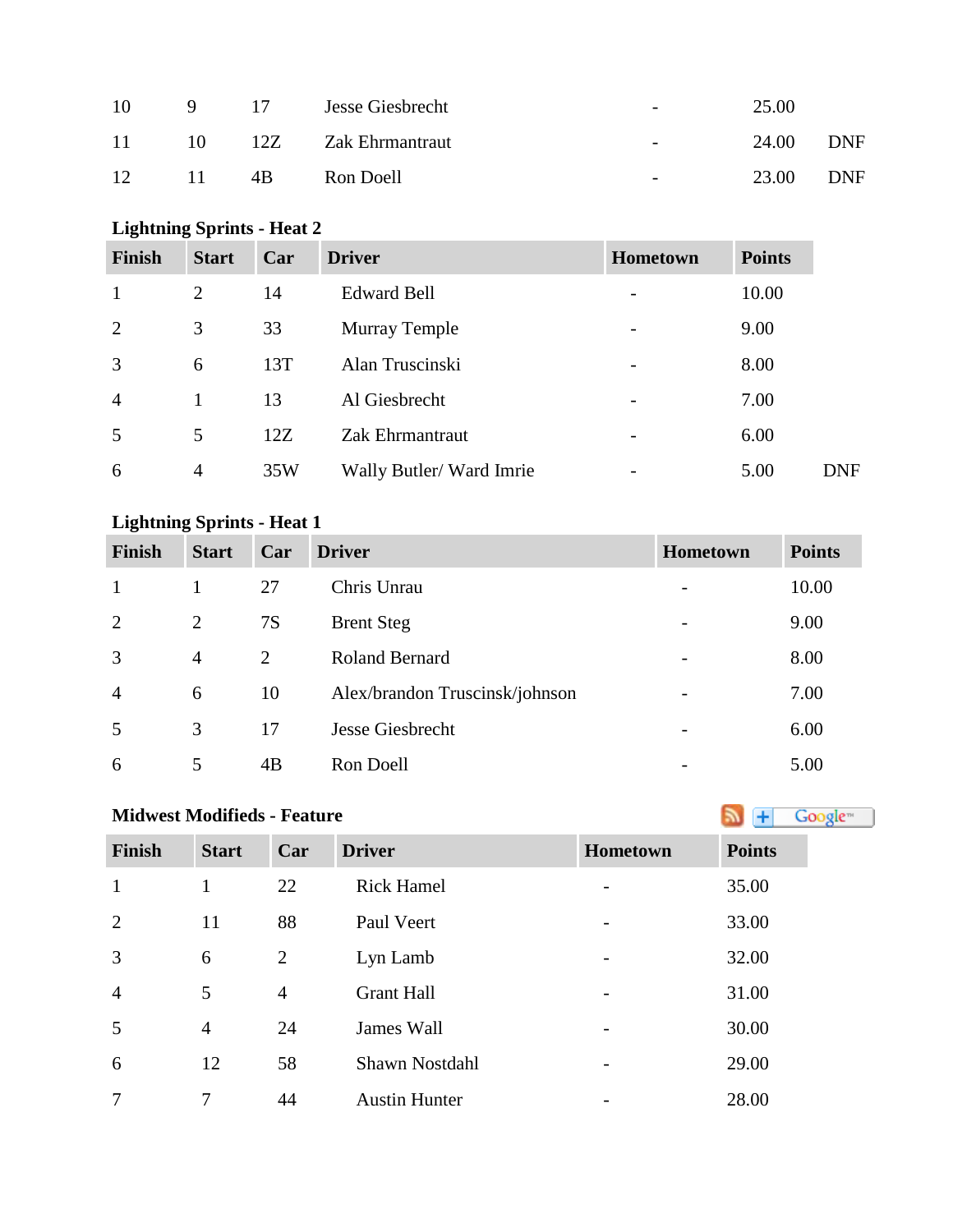| 8  | 3              | 12  | <b>Tony Caissie</b>   | 27.00 |            |
|----|----------------|-----|-----------------------|-------|------------|
| 9  | 13             | 20  | Nick Audette          | 26.00 |            |
| 10 | 18             | 27  | Joe Tates             | 25.00 |            |
| 11 | 14             | 18  | Gary Unrau            | 24.00 |            |
| 12 | 21             | 55  | Murray Kozie          | 23.00 |            |
| 13 | 17             | 42  | Rob Penner            | 22.00 |            |
| 14 | 9              | 36  | <b>Ryan Cousins</b>   | 21.00 |            |
| 15 | $\overline{2}$ | 00D | David Delaine         | 20.00 |            |
| 16 | 15             | 921 | Rick Fehr             | 19.00 |            |
| 17 | 19             | 4B  | <b>Brandon Rehill</b> | 18.00 |            |
| 18 | 23             | 08  | <b>Ray Smith</b>      | 17.00 |            |
| 19 | 16             | 47  | Erich Frey            | 16.00 |            |
| 20 | 24             | 4D  | Dave Kuzenko          | 15.00 |            |
| 21 | 20             | 14  | Patrick Rethemeier    | 14.00 | <b>DNF</b> |
| 22 | 8              | 40  | Patrick Sobolik       | 13.00 | <b>DNF</b> |
| 23 | 22             | 03  | <b>Ted Doell</b>      | 12.00 | <b>DNF</b> |
| 24 | 10             | 16  | Pat Smith             | 11.00 | <b>DNF</b> |

#### **Midwest Modifieds - Heat 3**

| <b>Finish</b>  | <b>Start</b>   | Car            | <b>Driver</b>        | Hometown | <b>Points</b> |
|----------------|----------------|----------------|----------------------|----------|---------------|
| $\mathbf{1}$   | 1              | 22             | <b>Rick Hamel</b>    |          | 10.00         |
| $\overline{2}$ | 5              | 44             | <b>Austin Hunter</b> |          | 9.00          |
| 3              | 7              | $\overline{2}$ | Lyn Lamb             |          | 8.00          |
| $\overline{4}$ | $\overline{4}$ | 58             | Shawn Nostdahl       |          | 7.00          |
| 5              | 8              | 921            | <b>Rick Fehr</b>     |          | 6.00          |
| 6              | 3              | 27             | <b>Joe Tates</b>     |          | 5.00          |
| $\overline{7}$ | 6              | 55             | Murray Kozie         |          | 4.00          |
| 8              | $\overline{2}$ | 08             | <b>Ray Smith</b>     |          | 3.00          |

#### **Midwest Modifieds - Heat 2**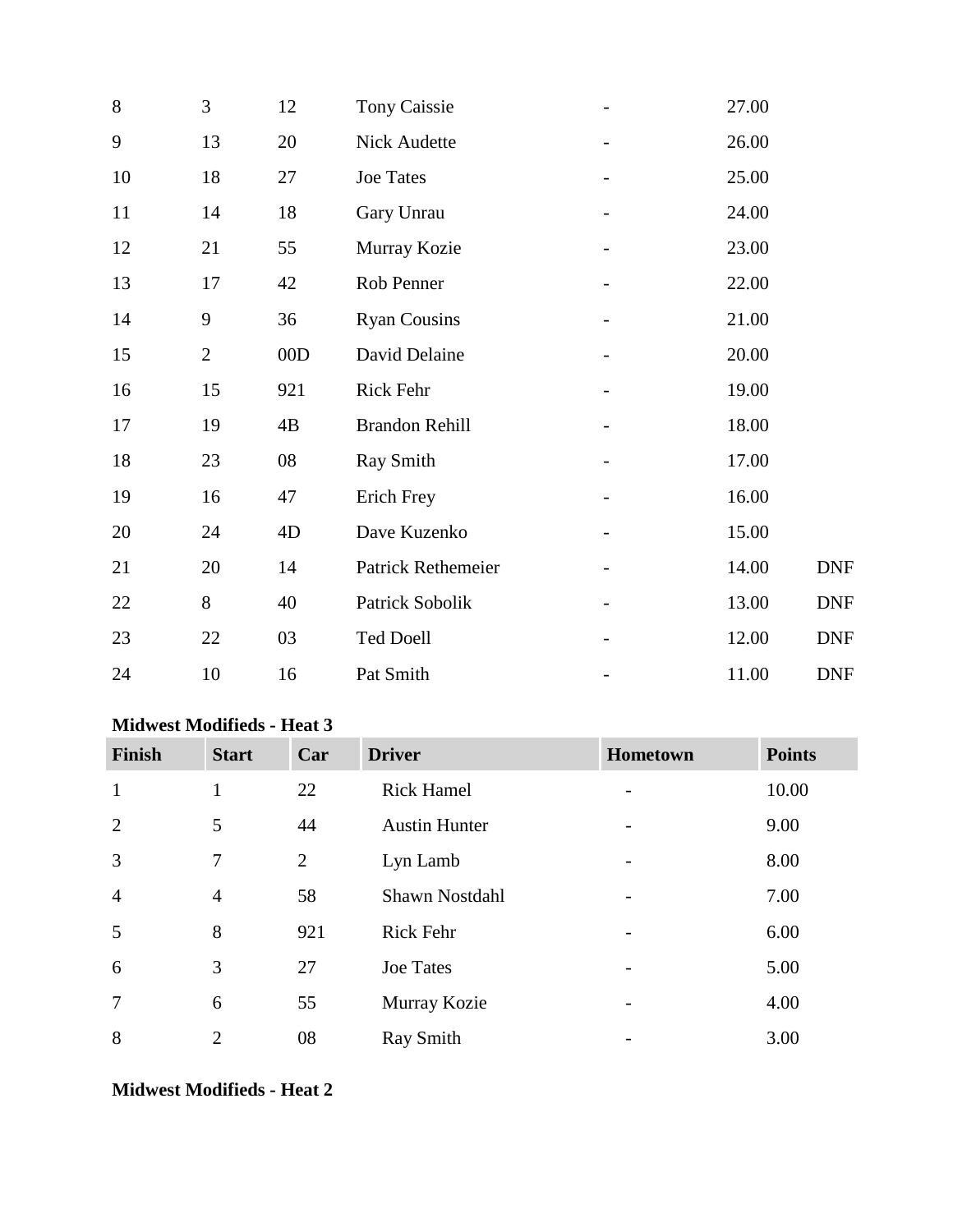| <b>Finish</b>  | <b>Start</b>   | Car | <b>Driver</b>             | Hometown                 | <b>Points</b> |
|----------------|----------------|-----|---------------------------|--------------------------|---------------|
| $\mathbf{1}$   | $\overline{2}$ | 24  | James Wall                |                          | 10.00         |
| 2              | $\mathbf{1}$   | 40  | Patrick Sobolik           |                          | 9.00          |
| $\overline{3}$ | 3              | 36  | <b>Ryan Cousins</b>       | $\overline{\phantom{a}}$ | 8.00          |
| $\overline{4}$ | 6              | 88  | Paul Veert                |                          | 7.00          |
| 5              | $\overline{4}$ | 18  | Gary Unrau                |                          | 6.00          |
| 6              | 5              | 42  | Rob Penner                |                          | 5.00          |
| $\overline{7}$ | 7              | 14  | <b>Patrick Rethemeier</b> |                          | 4.00          |
| 8              | 8              | 03  | <b>Ted Doell</b>          |                          | 3.00          |

#### **Midwest Modifieds - Heat 1**

| <b>Finish</b>  | <b>Start</b>   | Car | <b>Driver</b>         | <b>Hometown</b> | <b>Points</b> |            |
|----------------|----------------|-----|-----------------------|-----------------|---------------|------------|
| $\mathbf{1}$   | $\overline{2}$ | 00D | David Delaine         |                 | 10.00         |            |
| $\overline{2}$ | 6              | 4   | <b>Grant Hall</b>     |                 | 9.00          |            |
| 3              | 3              | 12  | Tony Caissie          |                 | 8.00          |            |
| $\overline{4}$ | 8              | 16  | Pat Smith             | -               | 7.00          |            |
| 5              | $\mathbf{1}$   | 20  | <b>Nick Audette</b>   |                 | 6.00          |            |
| 6              | 7              | 47  | Erich Frey            | -               | 5.00          |            |
| $\overline{7}$ | $\overline{4}$ | 4B  | <b>Brandon Rehill</b> | $\overline{a}$  | 4.00          |            |
| 8              | 5              | 4D  | Dave Kuzenko          |                 | 0.00          | <b>DNS</b> |

# **Modifieds- Feature**

| <b>Finish</b>  | <b>Start</b>   | Car            | <b>Driver</b>       | Hometown                 | <b>Points</b> |
|----------------|----------------|----------------|---------------------|--------------------------|---------------|
| $\mathbf{1}$   | $\overline{2}$ | 5              | <b>Scott Greer</b>  |                          | 35.00         |
| $\overline{2}$ | $\overline{4}$ | 1 <sub>R</sub> | <b>Rick Delaine</b> | $\overline{\phantom{a}}$ | 33.00         |
| $\overline{3}$ | $\mathbf{1}$   | 10W            | Ward Imrie          | $\overline{a}$           | 32.00         |
| $\overline{4}$ | 3              | 29K            | Ryan Kereluk        |                          | 31.00         |
| 5              | 6              | 1 <sub>J</sub> | Jeff Pritchard      | $\qquad \qquad$          | 30.00         |
| 6              | 5              | 48             | Jerome Guyot        | $\overline{a}$           | 29.00         |
| 7              | 7              | 92             | <b>Justin Bronk</b> |                          | 28.00         |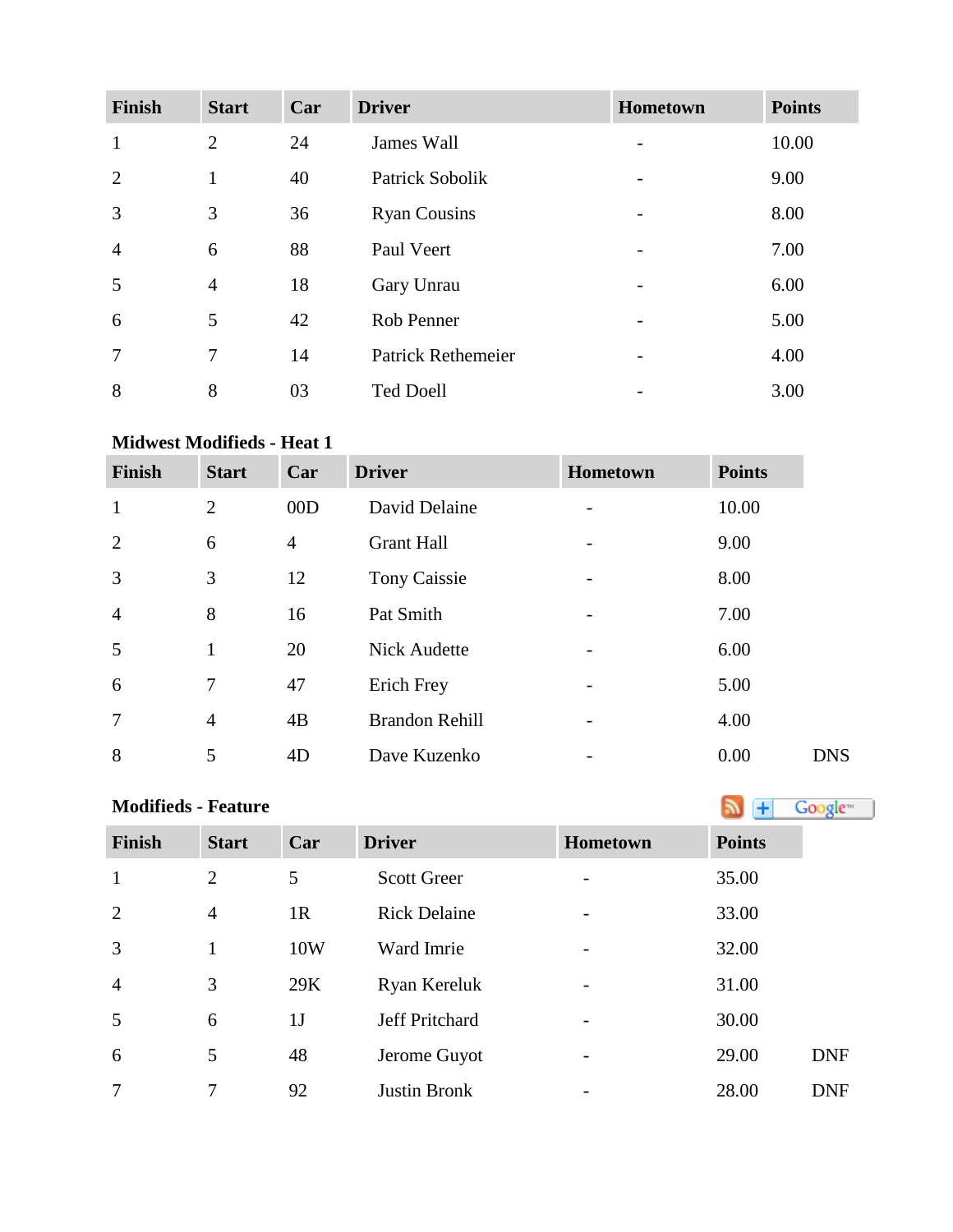|  |  |  |  | Eric Guyot |  | 27.00 | DNF |
|--|--|--|--|------------|--|-------|-----|
|--|--|--|--|------------|--|-------|-----|

#### **Modifieds - Heat**

| <b>Finish</b>  | <b>Start</b>   | Car | <b>Driver</b>       | Hometown | <b>Points</b> |            |
|----------------|----------------|-----|---------------------|----------|---------------|------------|
| $\mathbf{1}$   | 6              | 10W | Ward Imrie          |          | 10.00         |            |
| $\overline{2}$ | $\mathbf{1}$   | 5   | <b>Scott Greer</b>  |          | 9.00          |            |
| 3              | $\overline{2}$ | 29K | Ryan Kereluk        |          | 8.00          |            |
| $\overline{4}$ | 7              | 1R  | <b>Rick Delaine</b> |          | 7.00          |            |
| 5              | $\overline{4}$ | 48  | Jerome Guyot        |          | 6.00          |            |
| 6              | 3              | 1J  | Jeff Pritchard      |          | 5.00          |            |
| $\overline{7}$ | 8              | 92  | Justin Bronk        |          | 4.00          |            |
| 8              | 5              | 25  | Eric Guyot          |          | 3.00          | <b>DNF</b> |

#### **PureStocks - Feature Algebra Cooks - Feature**

| Finish         | <b>Start</b>   | Car | <b>Driver</b>        | Hometown | <b>Points</b> |
|----------------|----------------|-----|----------------------|----------|---------------|
| $\mathbf{1}$   | 11             | 55  | <b>Mark Sexton</b>   |          | 35.00         |
| $\overline{c}$ | 8              | 21  | <b>Brett Proctor</b> |          | 33.00         |
| 3              | $\overline{7}$ | 26  | <b>Andrew Thomas</b> |          | 32.00         |
| 4              | $\overline{2}$ | 06  | Kevin Smith          |          | 31.00         |
| 5              | 5              | 8   | Rod Wolfe            |          | 30.00         |
| 6              | 10             | 6   | Nathan Klaassen      |          | 29.00         |
| 7              | 13             | 42R | <b>Dylan Penner</b>  |          | 28.00         |
| 8              | 14             | 2T  | Derek Pollock        |          | 27.00         |
| 9              | 3              | 30K | <b>Brian Bellew</b>  |          | 26.00         |
| 10             | $\mathbf{1}$   | 13  | Jamie Smith          |          | 25.00         |
| 11             | $\overline{4}$ | 25  | <b>Brad Wall</b>     |          | 24.00         |
| 12             | 9              | 43  | Mike Peterson        |          | 23.00         |
| 13             | 6              | 66  | <b>Brian Kentner</b> |          | 22.00         |

14 12 445 Marv Klaassen - 21.00 DNF

### **Pure Stocks - Heat 2**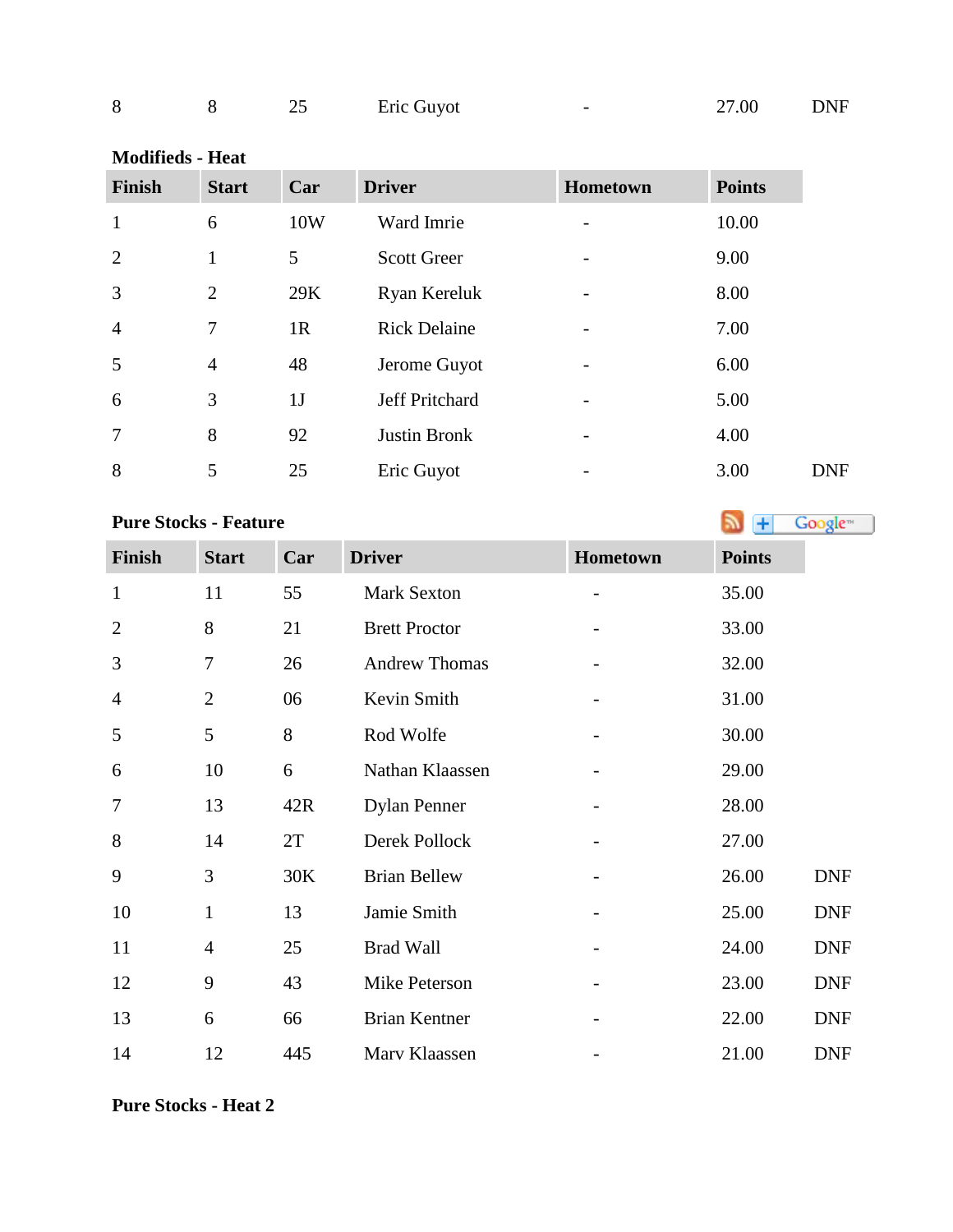| <b>Finish</b>  | <b>Start</b>   | Car | <b>Driver</b>        | <b>Hometown</b>          | <b>Points</b> |
|----------------|----------------|-----|----------------------|--------------------------|---------------|
| 1              | $\overline{4}$ | 13  | Jamie Smith          | $\overline{\phantom{0}}$ | 10.00         |
| 2              | 3              | 66  | <b>Brian Kentner</b> | -                        | 9.00          |
| 3              | 1              | 21  | <b>Brett Proctor</b> | $\overline{\phantom{0}}$ | 8.00          |
| $\overline{4}$ | 6              | 25  | <b>Brad Wall</b>     | $\overline{\phantom{a}}$ | 7.00          |
| 5              | 5              | 6   | Nathan Klaassen      |                          | 6.00          |
| 6              | 2              | 445 | Mary Klaassen        | $\overline{\phantom{0}}$ | 5.00          |
| 7              | 7              | 2T  | Derek Pollock        |                          | 4.00          |

#### **Pure Stocks - Heat 1**

| <b>Finish</b>  | <b>Start</b>   | Car | <b>Driver</b>        | Hometown | <b>Points</b> |
|----------------|----------------|-----|----------------------|----------|---------------|
| $\mathbf{1}$   | $\overline{4}$ | 06  | Kevin Smith          |          | 10.00         |
| $\overline{2}$ | 3              | 30K | <b>Brian Bellew</b>  |          | 9.00          |
| 3              | $\mathbf{1}$   | 8   | Rod Wolfe            | -        | 8.00          |
| $\overline{4}$ | 6              | 26  | <b>Andrew Thomas</b> |          | 7.00          |
| 5              | 5              | 43  | Mike Peterson        |          | 6.00          |
| 6              | 7              | 55  | <b>Mark Sexton</b>   |          | 5.00          |
| $\overline{7}$ | $\overline{2}$ | 42R | <b>Dylan Penner</b>  |          | 4.00          |

# **StreetStock - Feature Street Stock - Feature**

| <b>Finish</b>  | <b>Start</b>   | Car  | <b>Driver</b>          | Hometown                 | <b>Points</b> |
|----------------|----------------|------|------------------------|--------------------------|---------------|
| $\mathbf{1}$   | 3              | 80   | <b>Jesse Pederson</b>  |                          | 35.00         |
| 2              | $\overline{2}$ | 39 P | <b>Clint Patterson</b> | $\overline{\phantom{0}}$ | 33.00         |
| $\overline{3}$ | 1              | 88   | Cody Wall              |                          | 32.00         |
| $\overline{4}$ | 5              | 39   | <b>Shawn Teunis</b>    |                          | 31.00         |
| 5              | 6              | 2T   | Derek Pollock          |                          | 30.00         |
| 6              | $\overline{4}$ | 70   | Jesse Teunis           |                          | 29.00         |
| $\overline{7}$ | 7              | 31   | Rob Campbell           |                          | 0.00          |

#### **Street Stock - Heat**

| <b>Finish</b> | <b>Start</b> | Car | <b>Driver</b> | Hometown | <b>Points</b> |
|---------------|--------------|-----|---------------|----------|---------------|
|---------------|--------------|-----|---------------|----------|---------------|